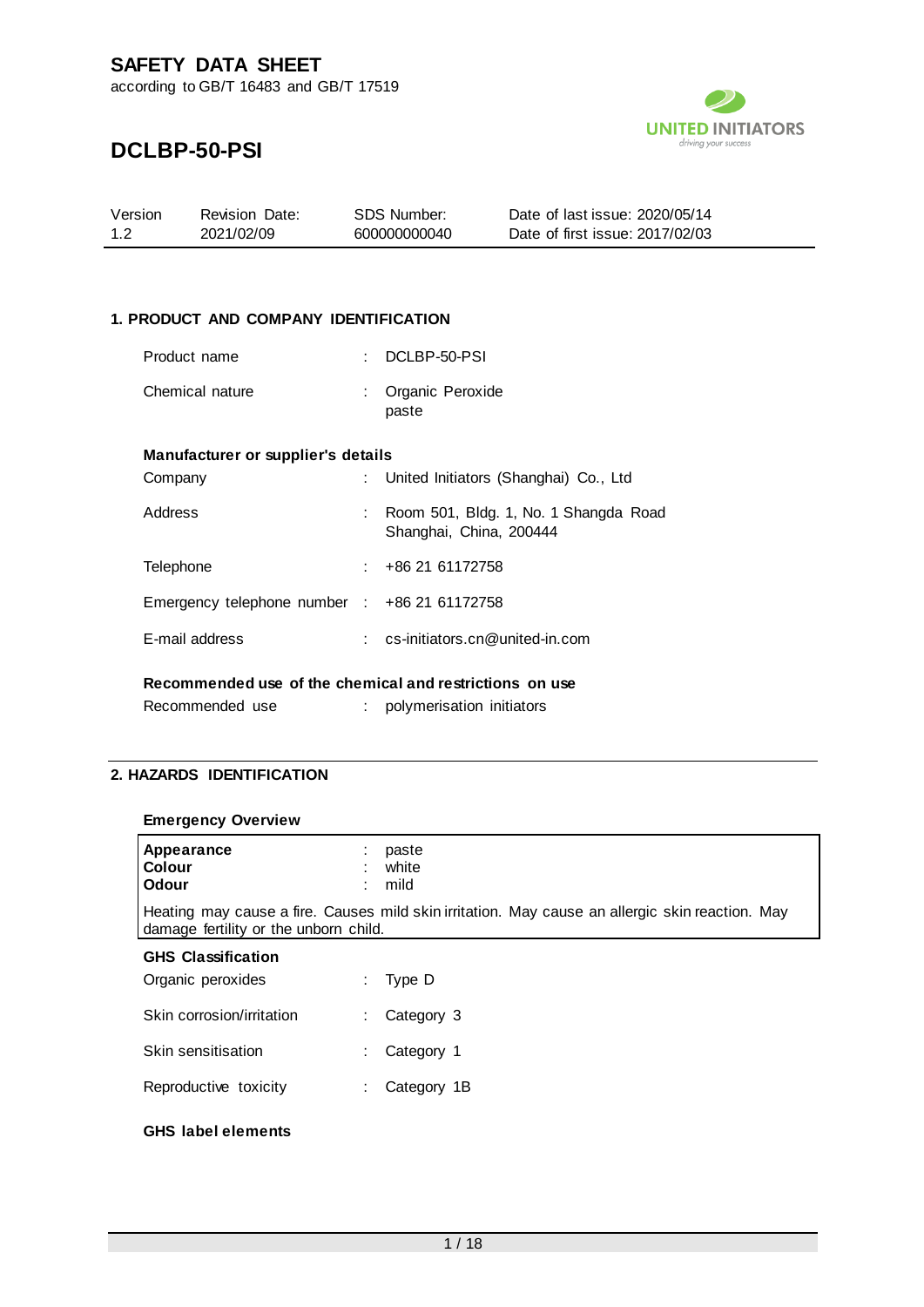according to GB/T 16483 and GB/T 17519



| Version<br>1.2 | <b>Revision Date:</b><br>2021/02/09 | <b>SDS Number:</b><br>600000000040                                                                             | Date of last issue: 2020/05/14<br>Date of first issue: 2017/02/03                                                                                                                                                                                                                                                                                                                                                                                                                                                                                   |
|----------------|-------------------------------------|----------------------------------------------------------------------------------------------------------------|-----------------------------------------------------------------------------------------------------------------------------------------------------------------------------------------------------------------------------------------------------------------------------------------------------------------------------------------------------------------------------------------------------------------------------------------------------------------------------------------------------------------------------------------------------|
|                | Hazard pictograms                   |                                                                                                                |                                                                                                                                                                                                                                                                                                                                                                                                                                                                                                                                                     |
| Signal word    |                                     | Danger                                                                                                         |                                                                                                                                                                                                                                                                                                                                                                                                                                                                                                                                                     |
|                | Hazard statements                   |                                                                                                                | H242 Heating may cause a fire.<br>H316 Causes mild skin irritation.<br>H317 May cause an allergic skin reaction.<br>H360 May damage fertility or the unborn child.                                                                                                                                                                                                                                                                                                                                                                                  |
|                | Precautionary statements            | <b>Prevention:</b><br>and understood.<br>No smoking.<br>materials.<br>the workplace.<br>tion/ face protection. | P201 Obtain special instructions before use.<br>P202 Do not handle until all safety precautions have been read<br>P210 Keep away from heat/ sparks/ open flames/ hot surfaces.<br>P220 Keep/Store away from clothing/ strong acids, bases,<br>heavy metal salts and other reducing substances /combustible<br>P234 Keep only in original container.<br>P261 Avoid breathing dust/ fume/ gas/ mist/ vapours/ spray.<br>P272 Contaminated work clothing should not be allowed out of<br>P280 Wear protective gloves/ protective clothing/ eye protec- |
|                |                                     | Response:<br>attention.<br>vice/ attention.<br>reuse.<br>Storage:                                              | P302 + P352 IF ON SKIN: Wash with plenty of water.<br>P308 + P313 IF exposed or concerned: Get medical advice/<br>P333 + P313 If skin irritation or rash occurs: Get medical ad-<br>P362 + P364 Take off contaminated clothing and wash it before                                                                                                                                                                                                                                                                                                   |
|                |                                     | P405<br>P410<br>P411 + P235<br>°F. Keep cool.                                                                  | Store locked up.<br>Protect from sunlight.<br>Store at temperatures not exceeding 30 °C/86<br>P420 Store away from other materials.                                                                                                                                                                                                                                                                                                                                                                                                                 |
|                |                                     | Disposal:<br>disposal plant.                                                                                   | P501 Dispose of contents/ container to an approved waste                                                                                                                                                                                                                                                                                                                                                                                                                                                                                            |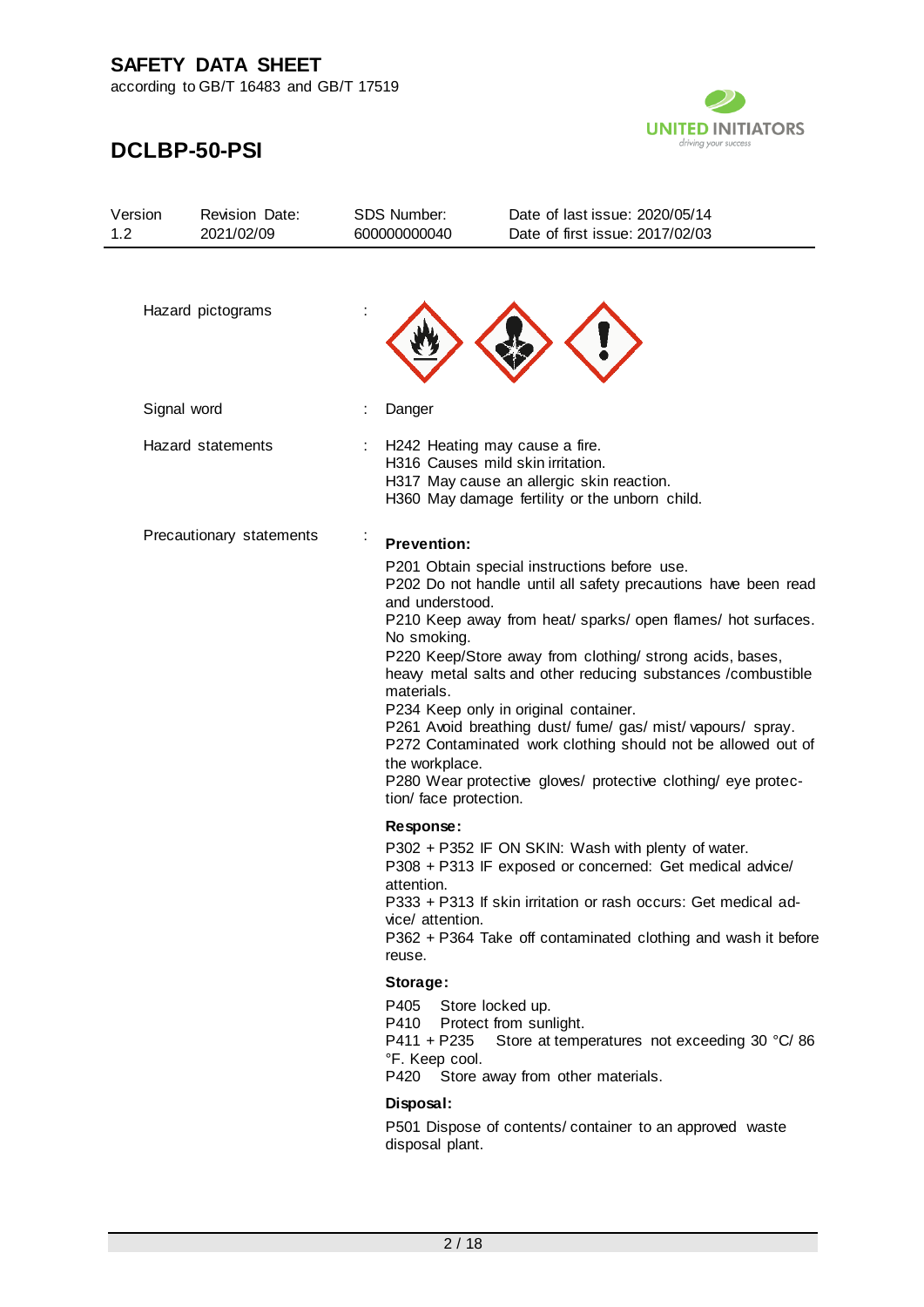

## **DCLBP-50-PSI**

| Version | <b>Revision Date:</b> | SDS Number:  | Date of last issue: 2020/05/14  |
|---------|-----------------------|--------------|---------------------------------|
| 1.2     | 2021/02/09            | 600000000040 | Date of first issue: 2017/02/03 |

#### **Physical and chemical hazards**

Heating may cause a fire.

#### **Health hazards**

Causes mild skin irritation. May cause an allergic skin reaction. May damage fertility or the unborn child.

#### **Environmental hazards**

Not classified based on available information.

### **Other hazards which do not result in classification**

None known.

#### **3. COMPOSITION/INFORMATION ON INGREDIENTS**

Substance / Mixture : Mixture

#### **Components**

| Chemical name                         | CAS-No.     | (% w/w)<br>Concentration |
|---------------------------------------|-------------|--------------------------|
| Bis-(2,4-dichlorobenzoyl)<br>peroxide | ے۔14-213-14 | 50<br>>= 45<br>--        |

#### **4. FIRST AID MEASURES**

| General advice          | Move out of dangerous area.<br>Show this safety data sheet to the doctor in attendance.<br>Do not leave the victim unattended.<br>Call a physician immediately.                                                                                                                                              |
|-------------------------|--------------------------------------------------------------------------------------------------------------------------------------------------------------------------------------------------------------------------------------------------------------------------------------------------------------|
| If inhaled              | If unconscious, place in recovery position and seek medical<br>advice.<br>If symptoms persist, call a physician.<br>If breathed in, move person into fresh air.                                                                                                                                              |
| In case of skin contact | In case of contact, immediately flush skin with plenty of water<br>for at least 15 minutes while removing contaminated clothing<br>and shoes.<br>Wash contaminated clothing before re-use.<br>If on skin, rinse well with water.<br>If on clothes, remove clothes.<br>If symptoms persist, call a physician. |
| In case of eye contact  | In the case of contact with eyes, rinse immediately with plenty<br>t.<br>of water and seek medical advice.<br>Remove contact lenses.<br>Protect unharmed eye.<br>Keep eye wide open while rinsing.<br>If eye irritation persists, consult a specialist.                                                      |
| If swallowed            | Keep respiratory tract clear.<br>Call a physician immediately.                                                                                                                                                                                                                                               |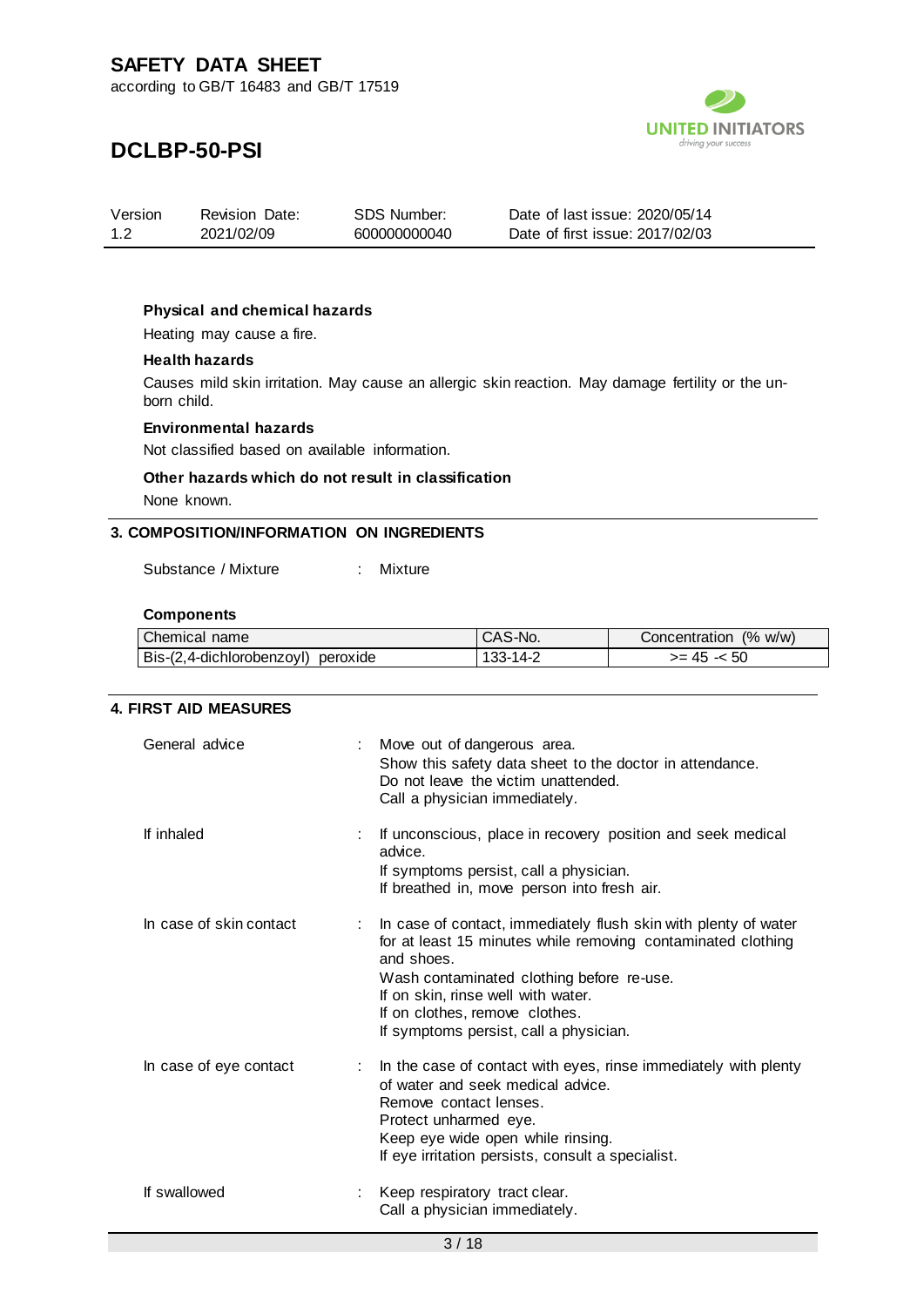according to GB/T 16483 and GB/T 17519



| Version<br>1.2 | Revision Date:<br>2021/02/09                                      |                | <b>SDS Number:</b><br>600000000040                                                                                | Date of last issue: 2020/05/14<br>Date of first issue: 2017/02/03                                                                                                                                                                                                                                                                                                                                                                                                                        |
|----------------|-------------------------------------------------------------------|----------------|-------------------------------------------------------------------------------------------------------------------|------------------------------------------------------------------------------------------------------------------------------------------------------------------------------------------------------------------------------------------------------------------------------------------------------------------------------------------------------------------------------------------------------------------------------------------------------------------------------------------|
|                |                                                                   |                |                                                                                                                   |                                                                                                                                                                                                                                                                                                                                                                                                                                                                                          |
|                |                                                                   |                | Rinse mouth thoroughly with water.                                                                                |                                                                                                                                                                                                                                                                                                                                                                                                                                                                                          |
|                | Most important symptoms<br>and effects, both acute and<br>delayed |                | Causes mild skin irritation.<br>May cause an allergic skin reaction.<br>May damage fertility or the unborn child. |                                                                                                                                                                                                                                                                                                                                                                                                                                                                                          |
|                | Protection of first-aiders                                        | ÷              |                                                                                                                   | First Aid responders should pay attention to self-protection<br>and use the recommended protective clothing                                                                                                                                                                                                                                                                                                                                                                              |
|                | Notes to physician                                                | ÷              |                                                                                                                   | Treat symptomatically and supportively.                                                                                                                                                                                                                                                                                                                                                                                                                                                  |
|                | <b>5. FIREFIGHTING MEASURES</b>                                   |                |                                                                                                                   |                                                                                                                                                                                                                                                                                                                                                                                                                                                                                          |
|                | Suitable extinguishing media                                      | ÷              | Water spray jet<br>Alcohol-resistant foam<br>Carbon dioxide (CO2)<br>Dry chemical                                 |                                                                                                                                                                                                                                                                                                                                                                                                                                                                                          |
|                | Unsuitable extinguishing<br>media                                 |                | High volume water jet                                                                                             |                                                                                                                                                                                                                                                                                                                                                                                                                                                                                          |
|                | Specific hazards during fire-<br>fighting                         | ÷              | may auto-ignite.<br>The product burns violently.<br>water.                                                        | Contact with incompatible materials or exposure to tempera-<br>tures exceeding SADT may result in a self-accelerating de-<br>composition reaction with release of flammable vapors which<br>Flash back possible over considerable distance.<br>Vapours may form explosive mixtures with air.<br>The product will float on water and can be reignited on surface<br>Cool closed containers exposed to fire with water spray.                                                              |
|                | Specific extinguishing meth-<br>ods                               |                | must not be discharged into drains.<br>fire.<br>SO.                                                               | Collect contaminated fire extinguishing water separately. This<br>Fire residues and contaminated fire extinguishing water must<br>be disposed of in accordance with local regulations.<br>Use extinguishing measures that are appropriate to local cir-<br>cumstances and the surrounding environment.<br>Do not use a solid water stream as it may scatter and spread<br>Remove undamaged containers from fire area if it is safe to do<br>Use water spray to cool unopened containers. |
|                | Special protective equipment<br>for firefighters                  | $\mathbb{R}^2$ | essary.<br>Use personal protective equipment.                                                                     | Wear self-contained breathing apparatus for firefighting if nec-                                                                                                                                                                                                                                                                                                                                                                                                                         |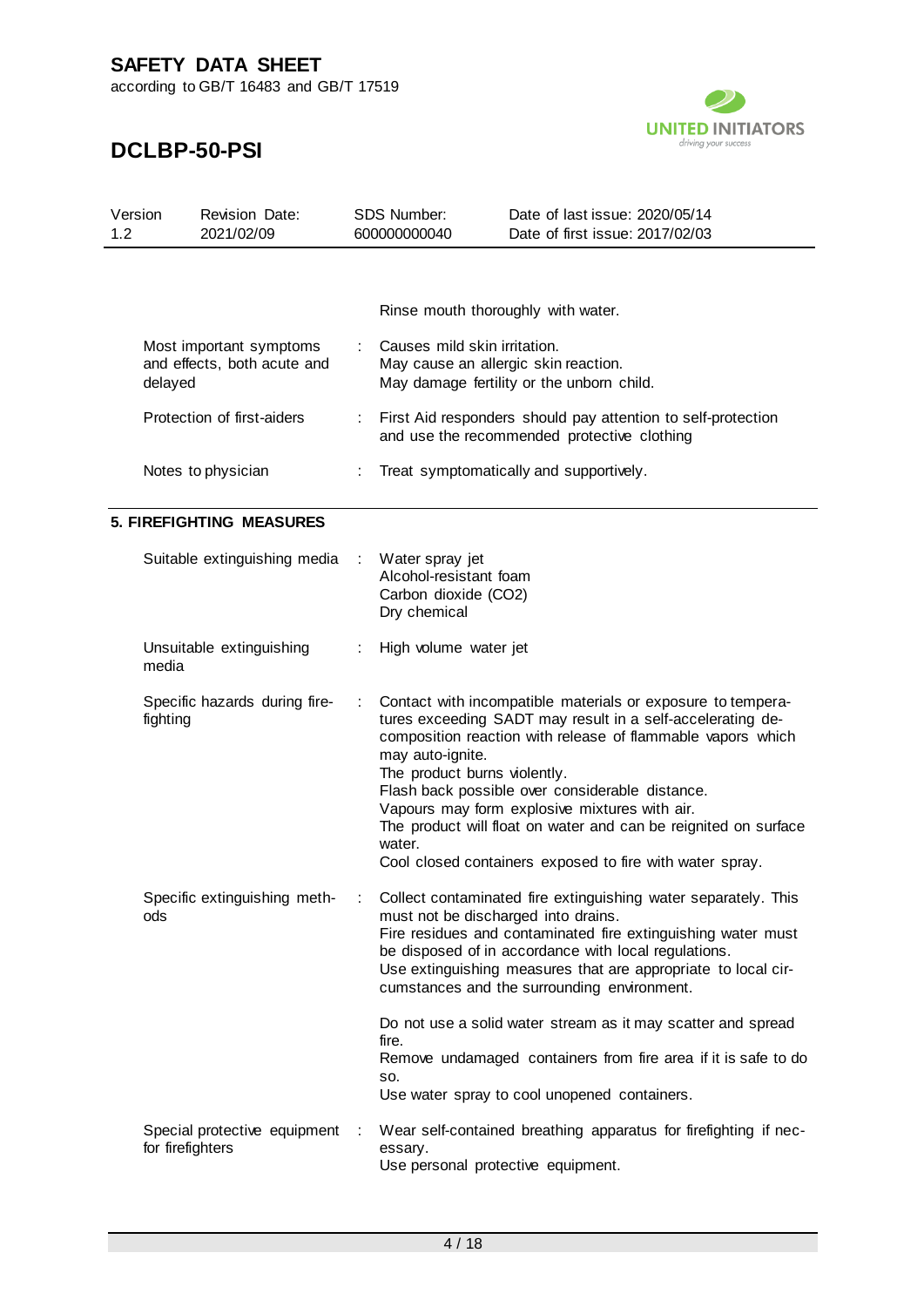according to GB/T 16483 and GB/T 17519



## **DCLBP-50-PSI**

| Version | <b>Revision Date:</b> | SDS Number:  | Date of last issue: 2020/05/14  |
|---------|-----------------------|--------------|---------------------------------|
| 1.2     | 2021/02/09            | 600000000040 | Date of first issue: 2017/02/03 |

#### **6. ACCIDENTAL RELEASE MEASURES**

| Personal precautions, protec-:<br>tive equipment and emer-<br>gency procedures |    | Use personal protective equipment.<br>Avoid dust formation.<br>Avoid breathing dust.<br>Remove all sources of ignition.<br>Follow safe handling advice and personal protective equip-<br>ment recommendations.                                                                                                                                                                                                                                                                                                                                                                                                                                       |
|--------------------------------------------------------------------------------|----|------------------------------------------------------------------------------------------------------------------------------------------------------------------------------------------------------------------------------------------------------------------------------------------------------------------------------------------------------------------------------------------------------------------------------------------------------------------------------------------------------------------------------------------------------------------------------------------------------------------------------------------------------|
| Environmental precautions                                                      |    | : Prevent product from entering drains.<br>Prevent further leakage or spillage if safe to do so.<br>If the product contaminates rivers and lakes or drains inform<br>respective authorities.                                                                                                                                                                                                                                                                                                                                                                                                                                                         |
| Methods and materials for<br>containment and cleaning up                       | ÷. | Contact with incompatible substances can cause decomposi-<br>tion at or below SADT.<br>Clear spills immediately.<br>Suppress (knock down) gases/vapours/mists with a water<br>spray jet.<br>To clean the floor and all objects contaminated by this materi-<br>al, use plenty of water.<br>Soak up with inert absorbent material.<br>Isolate waste and do not reuse.<br>Non-sparking tools should be used.<br>Local or national regulations may apply to releases and dis-<br>posal of this material, as well as those materials and items<br>employed in the cleanup of releases. You will need to deter-<br>mine which regulations are applicable. |
| Prevention of secondary<br>hazards                                             |    | Never return spills in original containers for re-use.<br>Treat recovered material as described in the section "Disposal<br>considerations".                                                                                                                                                                                                                                                                                                                                                                                                                                                                                                         |

#### **7. HANDLING AND STORAGE**

| Handling                     |                                                                                                                            |
|------------------------------|----------------------------------------------------------------------------------------------------------------------------|
| Technical measures           | : See Engineering measures under EXPOSURE<br>CONTROLS/PERSONAL PROTECTION section.                                         |
| Advice on protection against | : Avoid dust formation.                                                                                                    |
| fire and explosion           | Provide appropriate exhaust ventilation at places where dust<br>is formed.<br>Keep away from heat and sources of ignition. |
|                              | Use only explosion-proof equipment.                                                                                        |
|                              | Keep away from combustible material.                                                                                       |
| Advice on safe handling      | : Do not swallow.                                                                                                          |
|                              | Do not breathe vapours/dust.                                                                                               |
|                              | Avoid exposure - obtain special instructions before use.                                                                   |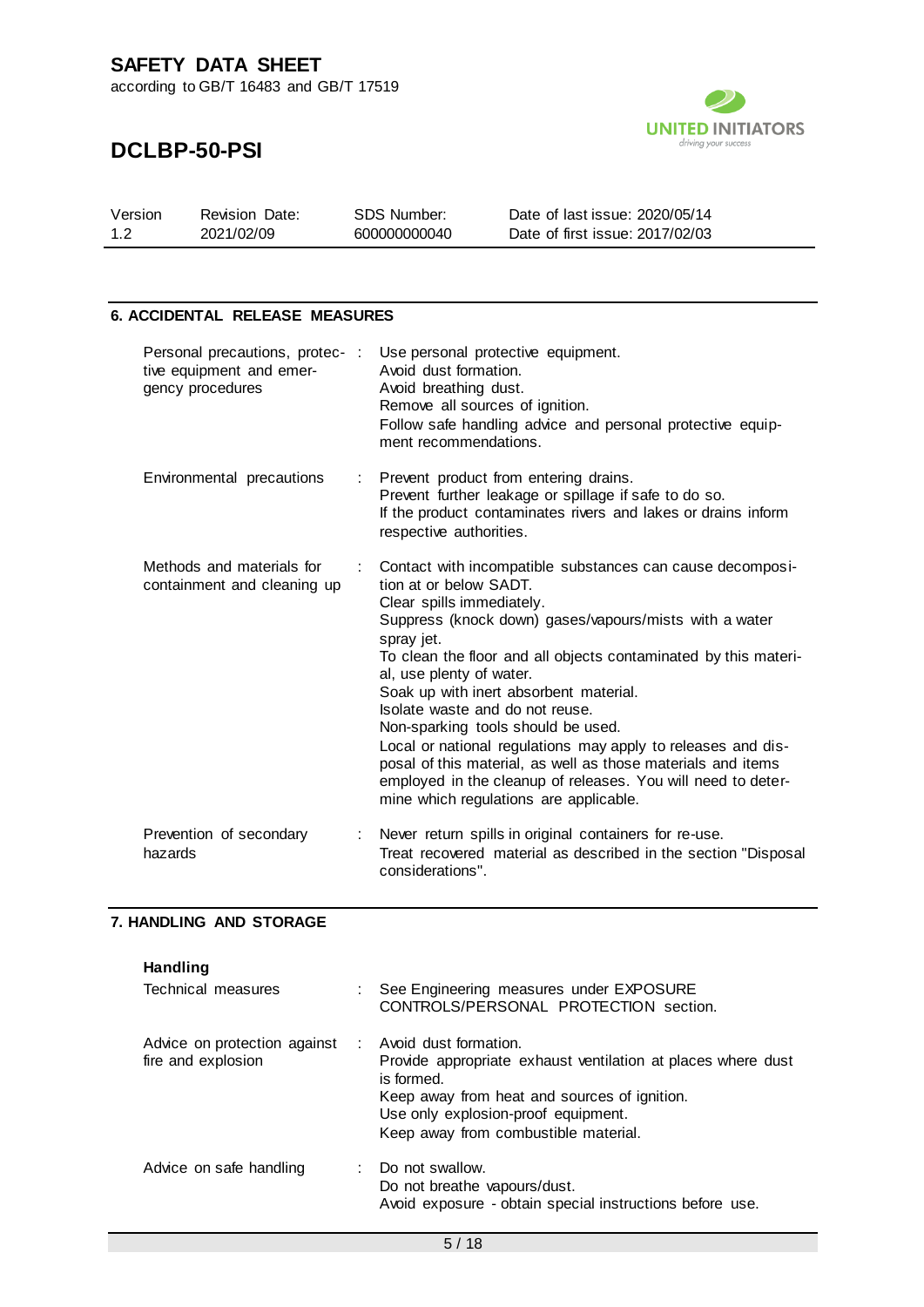according to GB/T 16483 and GB/T 17519

### **DCLBP-50-PSI**



| Version<br>1.2 |                | <b>Revision Date:</b><br>2021/02/09  |            | <b>SDS Number:</b><br>600000000040                                                                                                                                                                                  | Date of last issue: 2020/05/14<br>Date of first issue: 2017/02/03                                                                                                                                                                                                                                                                                                                                                                                                                                                                                              |
|----------------|----------------|--------------------------------------|------------|---------------------------------------------------------------------------------------------------------------------------------------------------------------------------------------------------------------------|----------------------------------------------------------------------------------------------------------------------------------------------------------------------------------------------------------------------------------------------------------------------------------------------------------------------------------------------------------------------------------------------------------------------------------------------------------------------------------------------------------------------------------------------------------------|
|                |                |                                      |            | Avoid contact with skin and eyes.<br>originally removed.<br>Avoid confinement.<br>other ignition sources. No smoking.<br>plication area.<br>Wash thoroughly after handling.<br>used.<br>Protect from contamination. | Take precautionary measures against static discharges.<br>Never return any product to the container from which it was<br>Provide sufficient air exchange and/or exhaust in work rooms.<br>Keep away from heat, hot surfaces, sparks, open flames and<br>Smoking, eating and drinking should be prohibited in the ap-<br>For personal protection see section 8.<br>Persons susceptible to skin sensitisation problems or asthma,<br>allergies, chronic or recurrent respiratory disease should not<br>be employed in any process in which this mixture is being |
|                |                | Avoidance of contact                 |            | heavy metal salts, reducing agents                                                                                                                                                                                  | Accelerators, strong acids and bases, heavy metals and                                                                                                                                                                                                                                                                                                                                                                                                                                                                                                         |
|                | <b>Storage</b> |                                      |            |                                                                                                                                                                                                                     |                                                                                                                                                                                                                                                                                                                                                                                                                                                                                                                                                                |
|                |                | Conditions for safe storage          |            | the technological safety standards.<br>kept upright to prevent leakage.<br>Store in original container.                                                                                                             | Avoid impurities (e.g. rust, dust, ash), risk of decomposition.<br>Electrical installations / working materials must comply with<br>Containers which are opened must be carefully resealed and<br>Keep containers tightly closed in a cool, well-ventilated place.<br>Store in accordance with the particular national regulations.                                                                                                                                                                                                                            |
|                |                | Materials to avoid                   |            | other reducing substances.                                                                                                                                                                                          | Keep away from strong acids, bases, heavy metal salts and                                                                                                                                                                                                                                                                                                                                                                                                                                                                                                      |
|                | perature       | Recommended storage tem- : 5 - 30 °C |            |                                                                                                                                                                                                                     |                                                                                                                                                                                                                                                                                                                                                                                                                                                                                                                                                                |
|                | age stability  | Further information on stor-         | $\sim 100$ |                                                                                                                                                                                                                     | No decomposition if stored normally.                                                                                                                                                                                                                                                                                                                                                                                                                                                                                                                           |

#### **8. EXPOSURE CONTROLS/PERSONAL PROTECTION**

**Components with workplace control parameters**

Contains no substances with occupational exposure limit values.

**Engineering measures** : Minimize workplace exposure concentrations.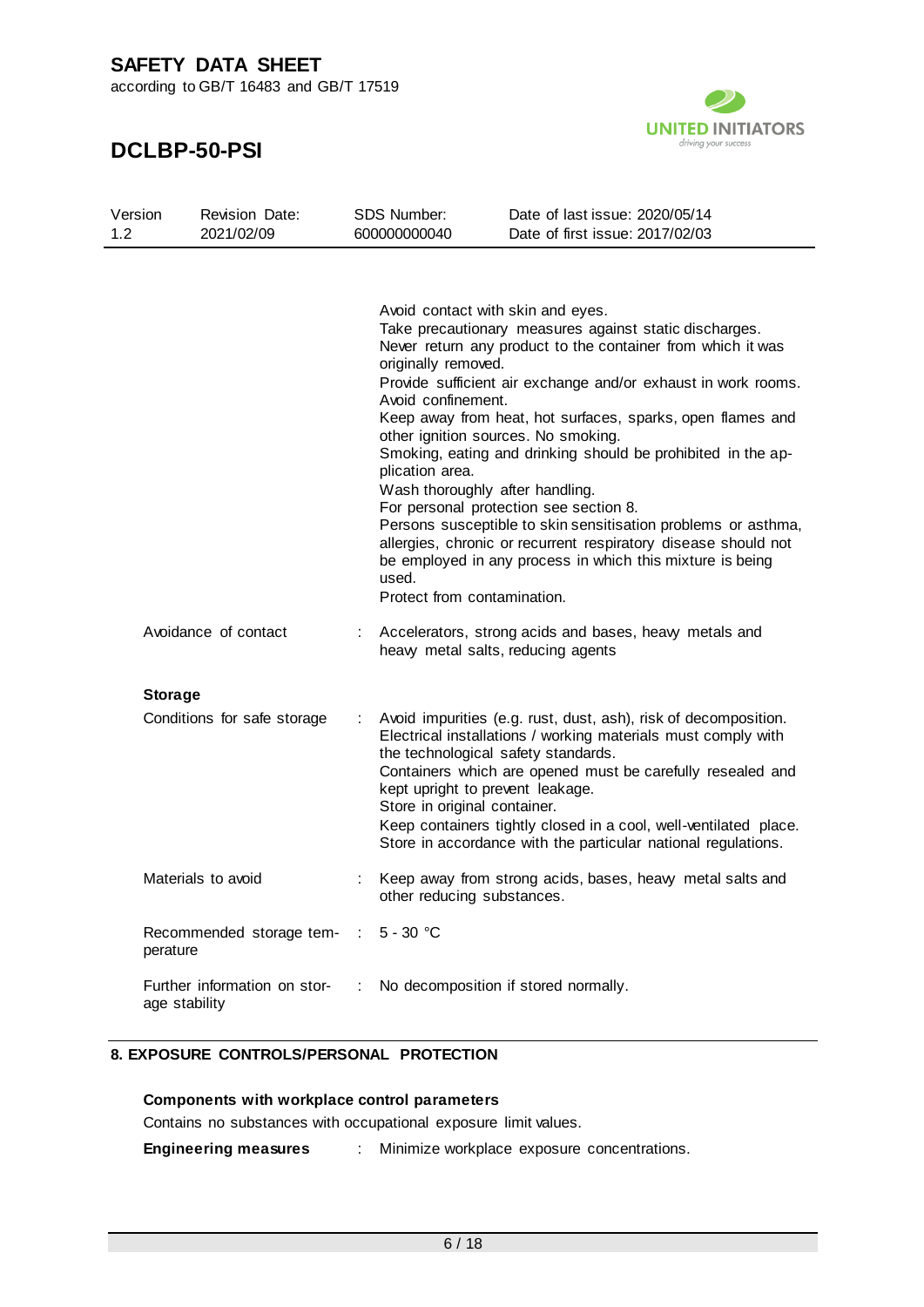according to GB/T 16483 and GB/T 17519



## **DCLBP-50-PSI**

| Version | <b>Revision Date:</b> | SDS Number:  | Date of last issue: 2020/05/14  |
|---------|-----------------------|--------------|---------------------------------|
| 1.2     | 2021/02/09            | 600000000040 | Date of first issue: 2017/02/03 |

### **Personal protective equipment** Respiratory protection : In the case of dust or aerosol formation use respirator with an approved filter. Filter type : Filter type P Eye/face protection : Tightly fitting safety goggles Please wear suitable protective goggles. Also wear face protection if there is a splash hazard. Ensure that eyewash stations and safety showers are close to the workstation location. Skin and body protection : Select appropriate protective clothing based on chemical resistance data and an assessment of the local exposure potential. Hand protection<br>Material : Nitrile rubber<br>: 480 min Break through time : Glove thickness : 0.2 mm Remarks : Choose gloves to protect hands against chemicals depending on the concentration and quantity of the hazardous substance and specific to place of work. For special applications, we recommend clarifying the resistance to chemicals of the aforementioned protective gloves with the glove manufacturer. Wash hands before breaks and at the end of workday. Hygiene measures : Keep away from food and drink. When using do not eat or drink. When using do not smoke. Wash hands before breaks and immediately after handling the product.

#### **9. PHYSICAL AND CHEMICAL PROPERTIES**

| Appearance      | t. | paste             |
|-----------------|----|-------------------|
| Colour          | ÷. | white             |
| Odour           | t. | mild              |
| Odour Threshold | t. | No data available |
| рH              | ÷. | No data available |
|                 |    |                   |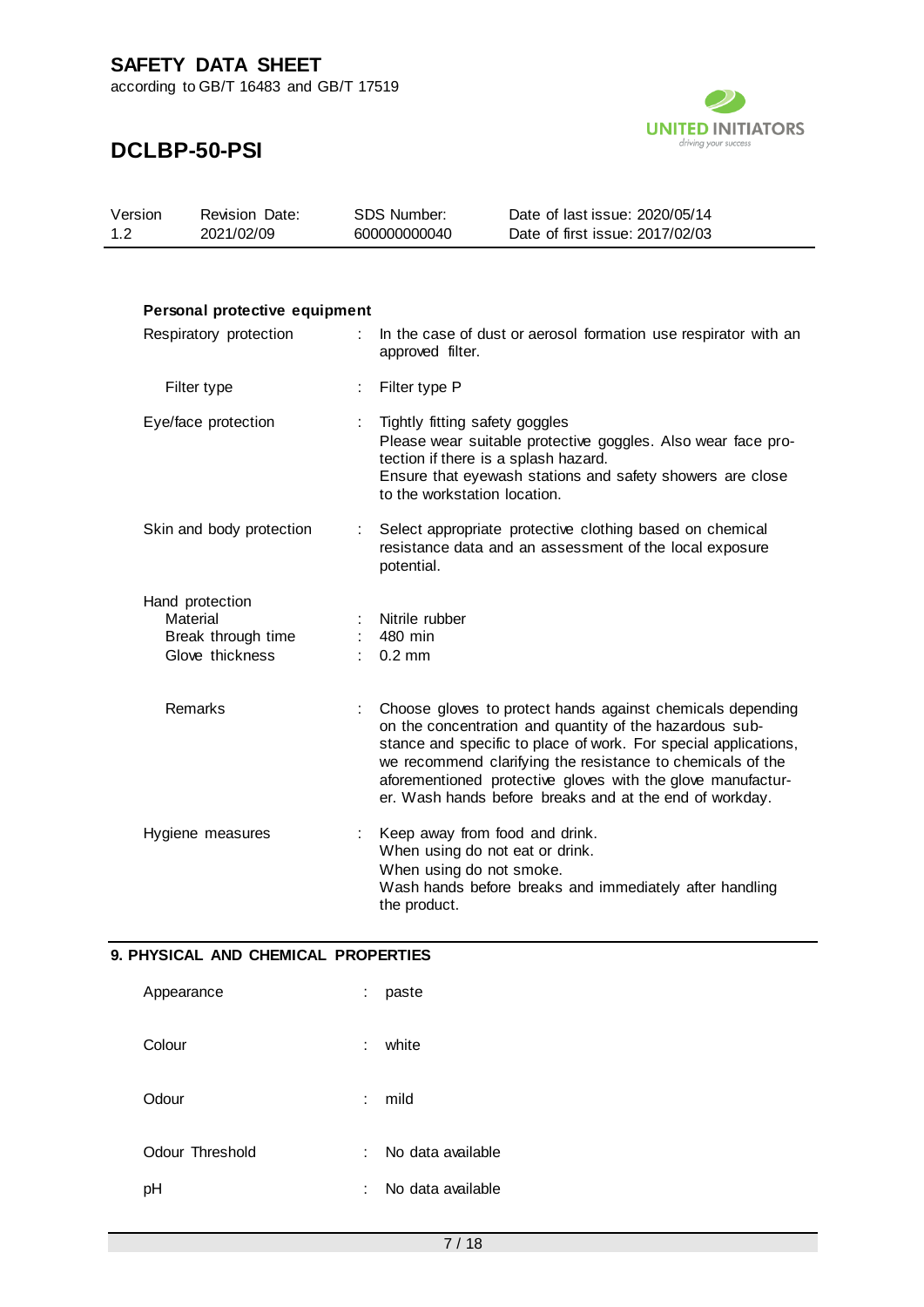according to GB/T 16483 and GB/T 17519



| Version<br>1.2 |                 | <b>Revision Date:</b><br>2021/02/09                     |   | SDS Number:<br>600000000040     | Date of last issue: 2020/05/14<br>Date of first issue: 2017/02/03                                                                                                    |
|----------------|-----------------|---------------------------------------------------------|---|---------------------------------|----------------------------------------------------------------------------------------------------------------------------------------------------------------------|
|                |                 |                                                         |   |                                 |                                                                                                                                                                      |
|                |                 | Melting point/range                                     |   | No data available               |                                                                                                                                                                      |
|                |                 | Boiling point/boiling range                             |   |                                 | Decomposition: Decomposes below the boiling point.                                                                                                                   |
|                | Flash point     |                                                         |   | No data available               |                                                                                                                                                                      |
|                |                 | Evaporation rate                                        |   | No data available               |                                                                                                                                                                      |
|                |                 | Flammability (solid, gas)                               |   | Not applicable                  |                                                                                                                                                                      |
|                | Self-ignition   |                                                         |   |                                 | The substance or mixture is not classified as self heating.                                                                                                          |
|                |                 | Upper explosion limit / Upper<br>flammability limit     | ÷ | No data available               |                                                                                                                                                                      |
|                |                 | Lower explosion limit / Lower<br>flammability limit     | ÷ | No data available               |                                                                                                                                                                      |
|                |                 | Vapour pressure                                         |   | < 0.00001 hPa (25 °C)           |                                                                                                                                                                      |
|                |                 | Relative vapour density                                 |   | No data available               |                                                                                                                                                                      |
|                |                 | Relative density                                        |   | 1.212 (20 $°C$ )                |                                                                                                                                                                      |
|                | Density         |                                                         |   | 1.2 g/cm3 (20 $°C$ )            |                                                                                                                                                                      |
|                | Solubility(ies) | Water solubility                                        |   | < 0.001 g/l insoluble $(20 °C)$ |                                                                                                                                                                      |
|                | octanol/water   | Partition coefficient: n-                               |   | log Pow: 6 (20 °C)              |                                                                                                                                                                      |
|                |                 | Self-Accelerating decomposi-<br>tion temperature (SADT) |   | 60 °C<br>Method: UN-Test H.4    | SADT-Self Accelerating Decomposition Temperature. Lowest<br>temperature at which the tested package size will undergo a<br>self-accelerating decomposition reaction. |
|                | Viscosity       | Viscosity, dynamic                                      |   | 4,000,000 mPa.s (20 °C)         |                                                                                                                                                                      |
|                |                 | Viscosity, kinematic                                    |   | No data available               |                                                                                                                                                                      |
|                |                 | Explosive properties                                    |   | Not explosive                   |                                                                                                                                                                      |
|                |                 | Oxidizing properties                                    |   | Organic peroxide                | The substance or mixture is not classified as oxidizing.                                                                                                             |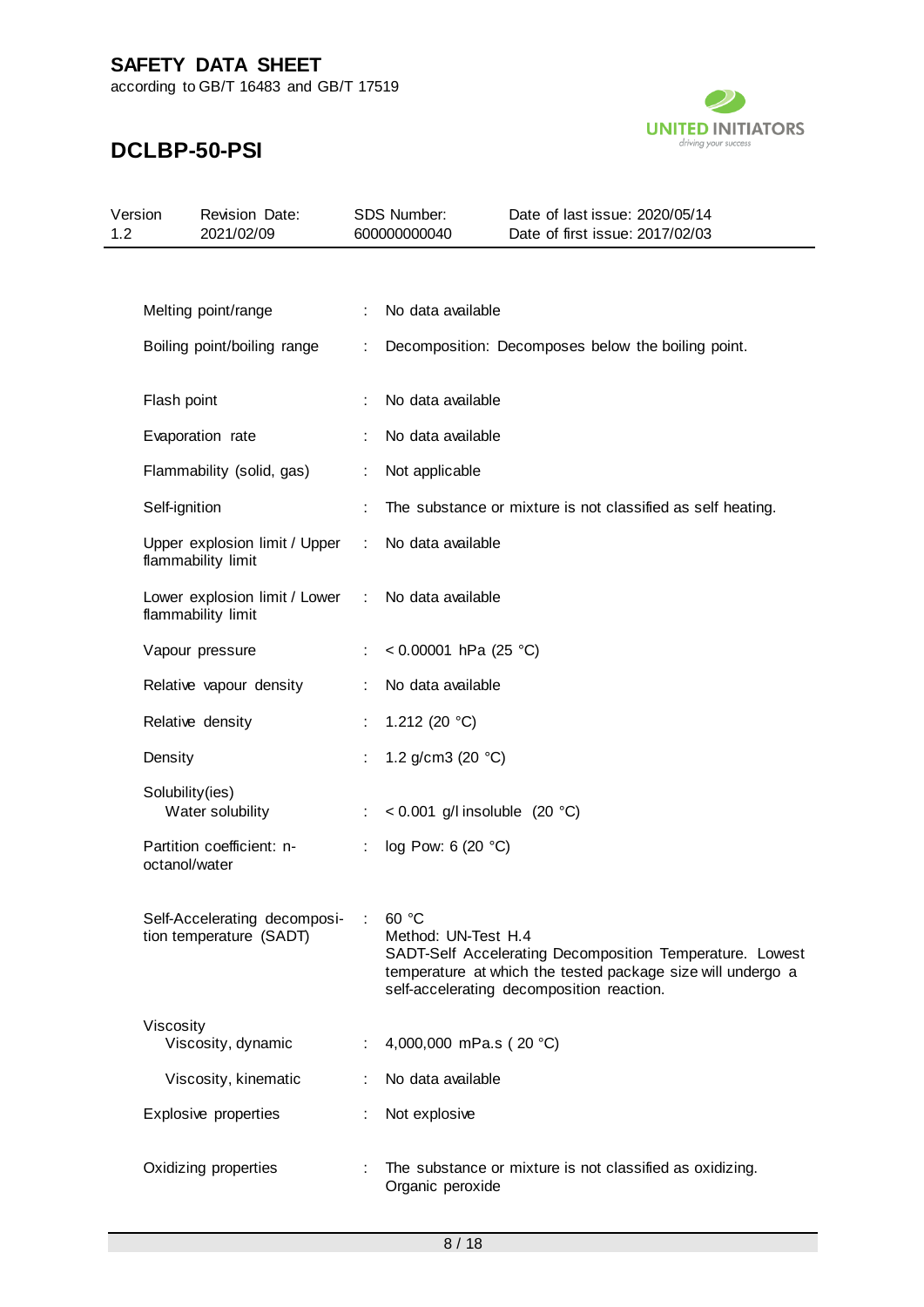according to GB/T 16483 and GB/T 17519



## **DCLBP-50-PSI**

| Version | <b>Revision Date:</b> | SDS Number:  | Date of last issue: 2020/05/14  |
|---------|-----------------------|--------------|---------------------------------|
| $-1.2$  | 2021/02/09            | 600000000040 | Date of first issue: 2017/02/03 |

#### **10. STABILITY AND REACTIVITY**

| Reactivity                              |    | : Stable under recommended storage conditions.                                                                                                                       |
|-----------------------------------------|----|----------------------------------------------------------------------------------------------------------------------------------------------------------------------|
| Chemical stability                      |    | Stable under recommended storage conditions.                                                                                                                         |
| Possibility of hazardous reac-<br>tions | A. | Contact with incompatible substances can cause decomposi-<br>tion at or below SADT.                                                                                  |
| Conditions to avoid                     |    | Protect from contamination.<br>Contact with incompatible substances can cause decomposi-<br>tion at or below SADT.<br>Heat, flames and sparks.<br>Avoid confinement. |
| Incompatible materials                  | ÷. | Accelerators, strong acids and bases, heavy metals and<br>heavy metal salts, reducing agents                                                                         |
| Hazardous decomposition<br>products     |    | Irritant, caustic, flammable, noxious/toxic gases and vapours<br>can develop in the case of fire and decomposition                                                   |

#### **11. TOXICOLOGICAL INFORMATION**

#### **Acute toxicity**

Not classified based on available information.

#### **Components:**

| Bis-(2,4-dichlorobenzoyl) peroxide: |                                                                                                                                                           |
|-------------------------------------|-----------------------------------------------------------------------------------------------------------------------------------------------------------|
| Acute oral toxicity                 | : LD50 (Rat): $> 2,000$ mg/kg<br>Method: OECD Test Guideline 423<br>Assessment: The substance or mixture has no acute oral tox-<br>icity                  |
| Acute dermal toxicity               | : LD50 (Rabbit): $> 2,000$ mg/kg<br>Assessment: The substance or mixture has no acute dermal<br>toxicity<br>Remarks: Based on data from similar materials |
| Skin corrosion/irritation           |                                                                                                                                                           |
| Causes mild skin irritation.        |                                                                                                                                                           |
| <b>Product:</b>                     |                                                                                                                                                           |
| <b>Species</b>                      | Rabbit                                                                                                                                                    |
| Method                              | OECD Test Guideline 404                                                                                                                                   |
| Result                              | Mild skin irritation                                                                                                                                      |
| <b>Remarks</b>                      | May cause skin irritation and/or dermatitis.                                                                                                              |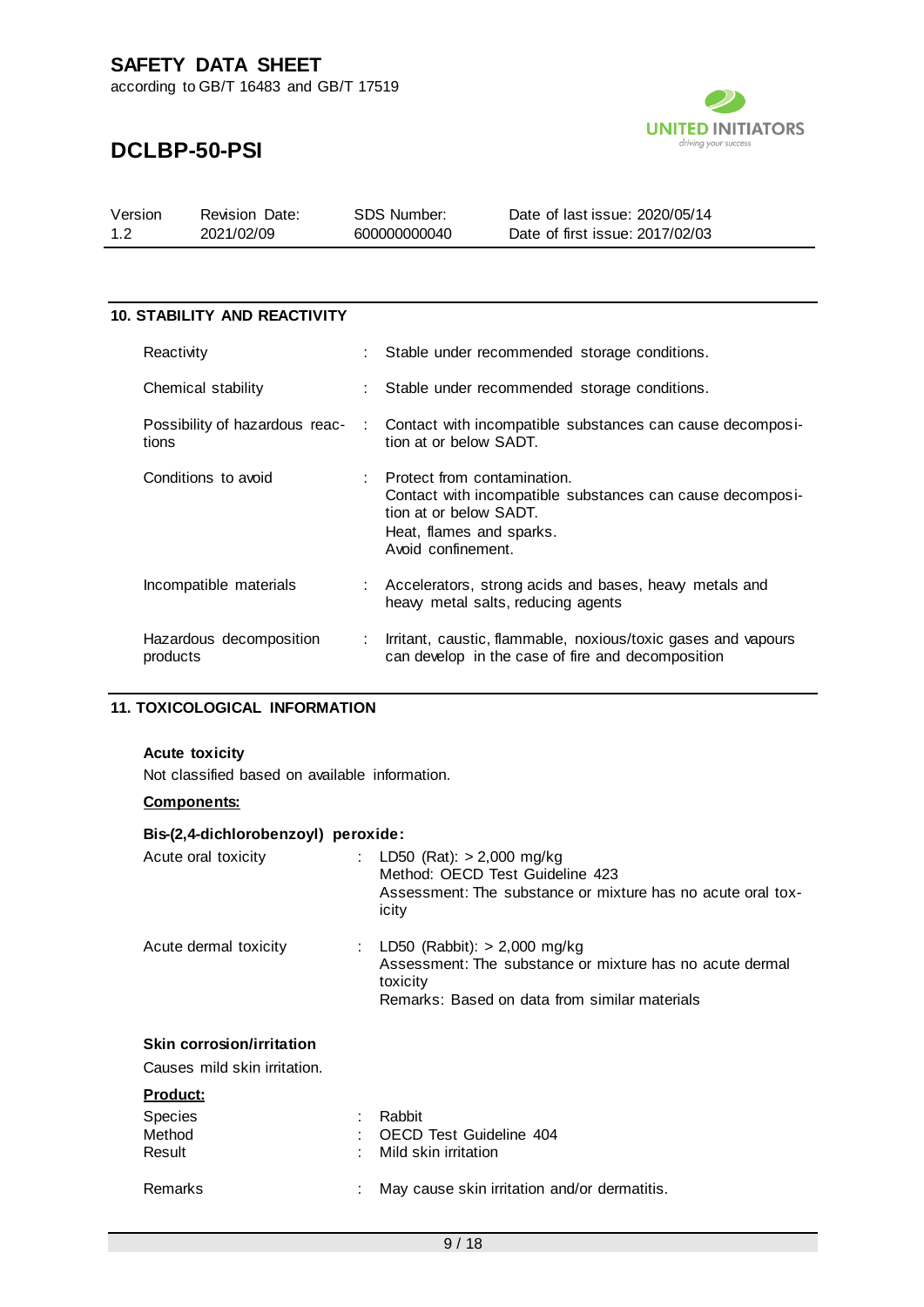

## **DCLBP-50-PSI**

| Version | <b>Revision Date:</b> | SDS Number:  | Date of last issue: 2020/05/14  |
|---------|-----------------------|--------------|---------------------------------|
| 1.2     | 2021/02/09            | 600000000040 | Date of first issue: 2017/02/03 |

#### **Components:**

| Bis-(2,4-dichlorobenzoyl) peroxide: |                                              |
|-------------------------------------|----------------------------------------------|
| Species                             | Rabbit                                       |
| Method                              | OECD Test Guideline 404                      |
| Result                              | Mild skin irritation                         |
| Remarks                             | May cause skin irritation and/or dermatitis. |

#### **Serious eye damage/eye irritation**

Not classified based on available information.

|--|

| <b>Species</b><br>Result<br>Method | Rabbit<br>: No eye irritation<br>: OECD Test Guideline 437                |
|------------------------------------|---------------------------------------------------------------------------|
| Remarks                            | : Product dust may be irritating to eyes, skin and respiratory<br>system. |

#### **Components:**

#### **Bis-(2,4-dichlorobenzoyl) peroxide:**

| <b>Species</b><br>Result<br>Method | Rabbit<br>: No eye irritation<br>: OECD Test Guideline 437                      |
|------------------------------------|---------------------------------------------------------------------------------|
| Remarks                            | : Vapours may cause irritation to the eyes, respiratory system<br>and the skin. |

#### **Respiratory or skin sensitisation**

#### **Skin sensitisation**

May cause an allergic skin reaction.

#### **Respiratory sensitisation**

Not classified based on available information.

#### **Product:**

| Method         | : OECD Test Guideline 429 |
|----------------|---------------------------|
| Result         | : Causes sensitisation.   |
| <b>Remarks</b> | : Causes sensitisation.   |

#### **Components:**

#### **Bis-(2,4-dichlorobenzoyl) peroxide:**

| Method | : OECD Test Guideline 429                  |
|--------|--------------------------------------------|
| Result | : May cause sensitisation by skin contact. |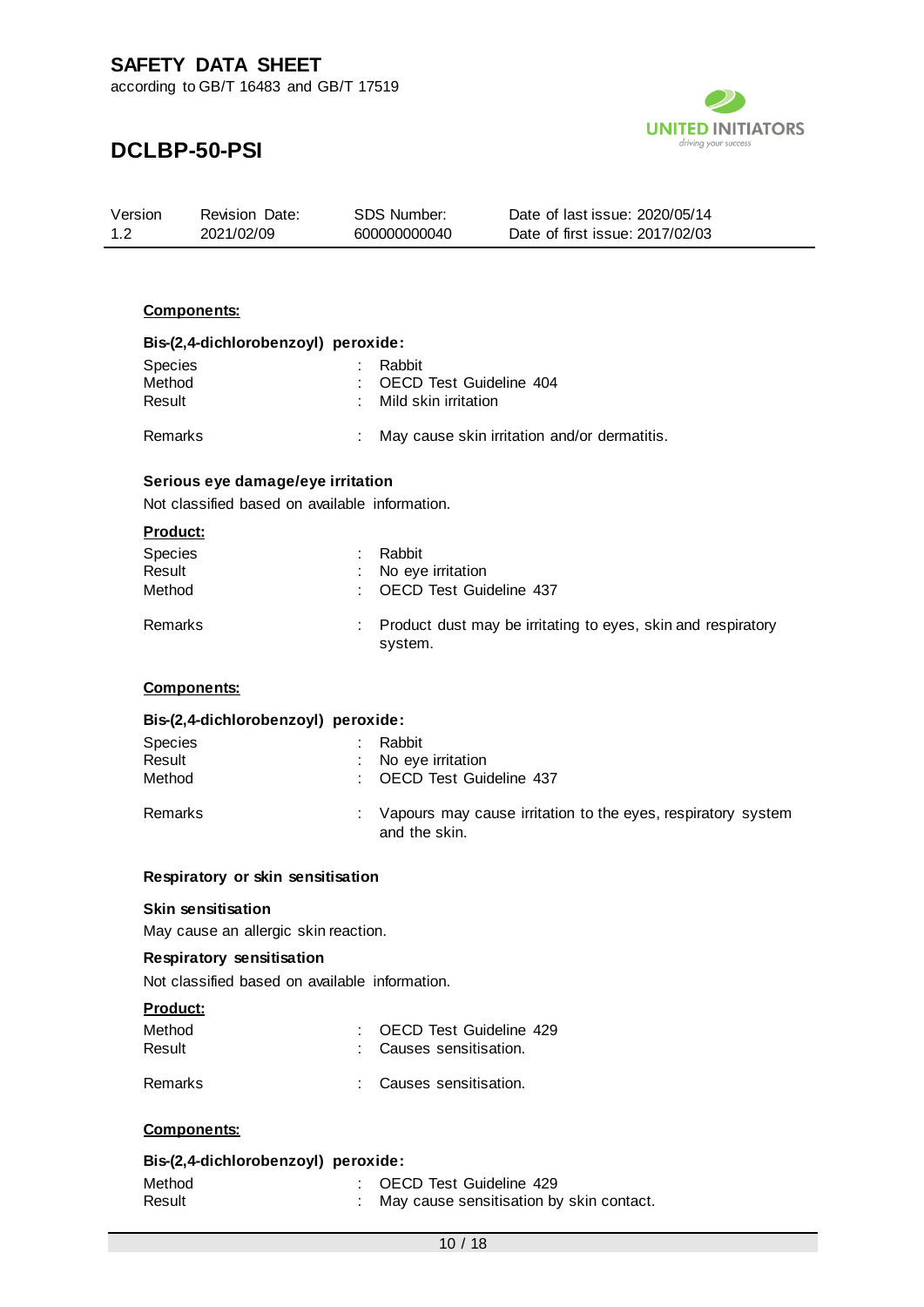

| Version<br>$1.2^{\circ}$ | Revision Date:<br>2021/02/09                   |    | <b>SDS Number:</b><br>600000000040 | Date of last issue: 2020/05/14<br>Date of first issue: 2017/02/03                                                           |
|--------------------------|------------------------------------------------|----|------------------------------------|-----------------------------------------------------------------------------------------------------------------------------|
|                          |                                                |    |                                    |                                                                                                                             |
| Remarks                  |                                                |    | Causes sensitisation.              |                                                                                                                             |
|                          | Germ cell mutagenicity                         |    |                                    |                                                                                                                             |
|                          | Not classified based on available information. |    |                                    |                                                                                                                             |
| Product:                 |                                                |    |                                    |                                                                                                                             |
|                          | Genotoxicity in vitro                          |    | Result: negative                   | Method: OECD Test Guideline 476                                                                                             |
|                          |                                                |    | Result: negative                   | Method: OECD Test Guideline 487                                                                                             |
|                          | Genotoxicity in vivo                           |    | Remarks: No data available         |                                                                                                                             |
|                          | <b>Components:</b>                             |    |                                    |                                                                                                                             |
|                          | Bis-(2,4-dichlorobenzoyl) peroxide:            |    |                                    |                                                                                                                             |
|                          | Genotoxicity in vitro                          | ÷  | Result: negative                   | Method: OECD Test Guideline 476                                                                                             |
|                          |                                                |    | Result: negative                   | Method: OECD Test Guideline 487                                                                                             |
|                          | Genotoxicity in vivo                           | ÷. | Remarks: No data available         |                                                                                                                             |
|                          | Carcinogenicity                                |    |                                    |                                                                                                                             |
|                          | Not classified based on available information. |    |                                    |                                                                                                                             |
| Product:                 |                                                |    |                                    |                                                                                                                             |
| Remarks                  |                                                |    | This information is not available. |                                                                                                                             |
|                          | <b>Reproductive toxicity</b>                   |    |                                    |                                                                                                                             |
|                          | May damage fertility or the unborn child.      |    |                                    |                                                                                                                             |
| Product:                 |                                                |    |                                    |                                                                                                                             |
|                          | Effects on fertility                           |    | Dose: 1000 mg/kg bw/d              | Species: Rat, male and female                                                                                               |
|                          |                                                |    |                                    | Symptoms: male reproductive effects                                                                                         |
|                          |                                                |    |                                    | Target Organs: male reproductive organs                                                                                     |
|                          |                                                |    |                                    | Species: Rat, male and female                                                                                               |
|                          |                                                |    | Dose: 300 mg/kg bw/d               |                                                                                                                             |
|                          |                                                |    |                                    | Symptoms: male reproductive effects                                                                                         |
|                          |                                                |    |                                    | Target Organs: male reproductive organs                                                                                     |
|                          | Reproductive toxicity - As-<br>sessment        |    |                                    | Clear evidence of adverse effects on sexual function and fertil-<br>ity, and/or on development, based on animal experiments |
|                          |                                                |    |                                    |                                                                                                                             |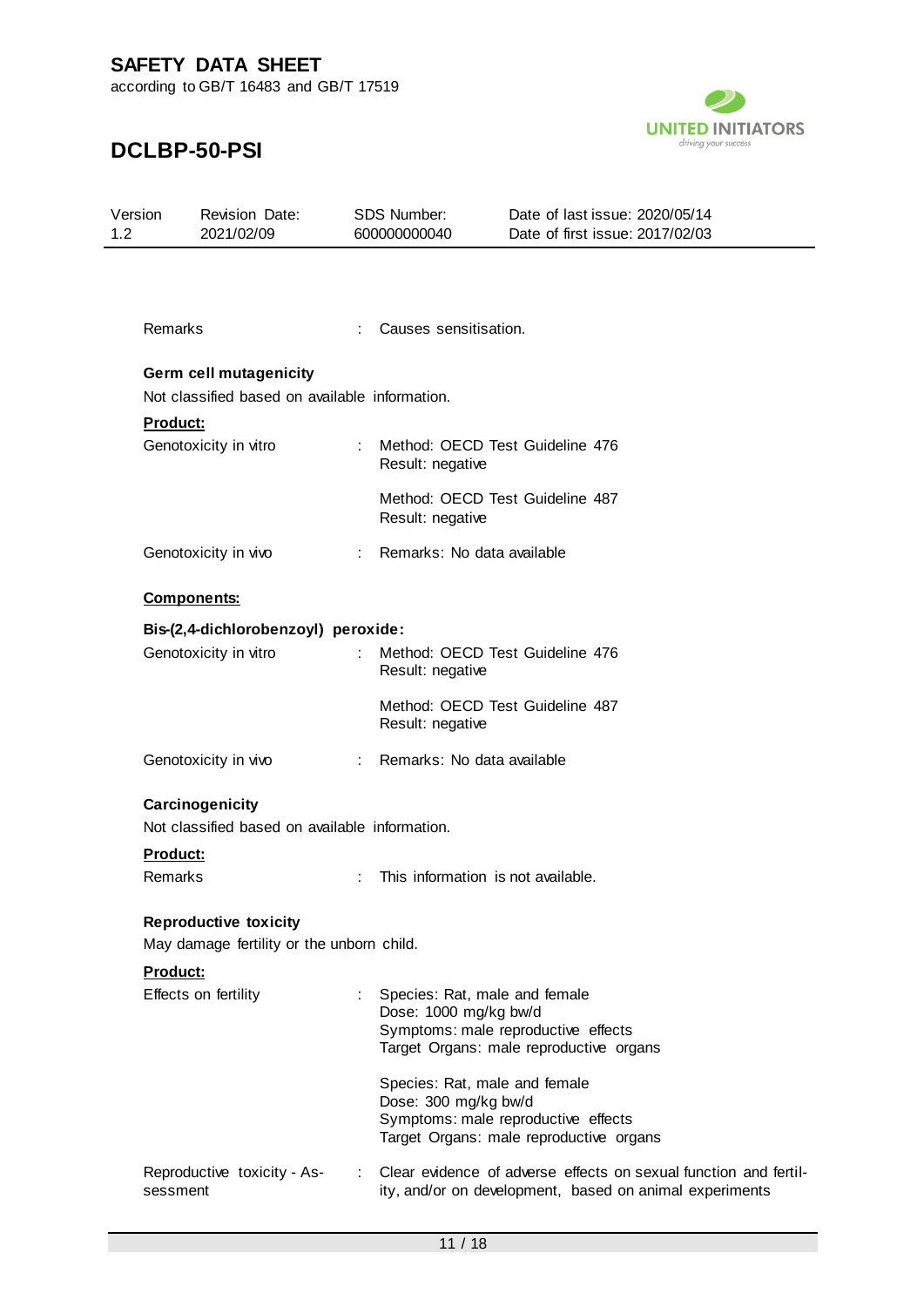

## **DCLBP-50-PSI**

| Version | <b>Revision Date:</b> | SDS Number:  | Date of last issue: 2020/05/14  |  |
|---------|-----------------------|--------------|---------------------------------|--|
| 12      | 2021/02/09            | 600000000040 | Date of first issue: 2017/02/03 |  |

#### **Components:**

| Bis-(2,4-dichlorobenzoyl) peroxide:            |                                                                    |  |  |  |  |
|------------------------------------------------|--------------------------------------------------------------------|--|--|--|--|
| Effects on fertility<br>t.                     | Species: Rat, male and female                                      |  |  |  |  |
|                                                | Dose: 1000 mg/kg bw/d                                              |  |  |  |  |
|                                                | Symptoms: male reproductive effects                                |  |  |  |  |
|                                                | Target Organs: male reproductive organs                            |  |  |  |  |
|                                                | Species: Rat, male and female                                      |  |  |  |  |
|                                                | Dose: 300 mg/kg bw/d                                               |  |  |  |  |
|                                                | Symptoms: male reproductive effects                                |  |  |  |  |
|                                                | Target Organs: male reproductive organs                            |  |  |  |  |
| Reproductive toxicity - As-                    | : Clear evidence of adverse effects on sexual function and fertil- |  |  |  |  |
| sessment                                       | ity, and/or on development, based on animal experiments            |  |  |  |  |
|                                                |                                                                    |  |  |  |  |
| STOT - single exposure                         |                                                                    |  |  |  |  |
| Not classified based on available information. |                                                                    |  |  |  |  |
| <u>Product:</u>                                |                                                                    |  |  |  |  |
| Remarks<br>÷                                   | No data available                                                  |  |  |  |  |
|                                                |                                                                    |  |  |  |  |
| <b>STOT - repeated exposure</b>                |                                                                    |  |  |  |  |
| Not classified based on available information. |                                                                    |  |  |  |  |
| Product:                                       |                                                                    |  |  |  |  |
| Remarks<br>t.                                  | No data available                                                  |  |  |  |  |
|                                                |                                                                    |  |  |  |  |
| <b>Components:</b>                             |                                                                    |  |  |  |  |
| Bis-(2,4-dichlorobenzoyl) peroxide:            |                                                                    |  |  |  |  |
| Exposure routes                                | Oral                                                               |  |  |  |  |
| $\mathcal{L}_{\mathcal{A}}$<br>Target Organs   | male reproductive organs                                           |  |  |  |  |
|                                                |                                                                    |  |  |  |  |
| <b>Repeated dose toxicity</b>                  |                                                                    |  |  |  |  |
| <b>Product:</b>                                |                                                                    |  |  |  |  |
| <b>Species</b>                                 | Rat                                                                |  |  |  |  |
|                                                | 300 mg/kg                                                          |  |  |  |  |
| Exposure time                                  | 28 d                                                               |  |  |  |  |
|                                                |                                                                    |  |  |  |  |
| Species<br><b>Application Route</b>            | Rat                                                                |  |  |  |  |
| Exposure time                                  | Oral<br>90 d                                                       |  |  |  |  |
| Method                                         | OECD Test Guideline 408                                            |  |  |  |  |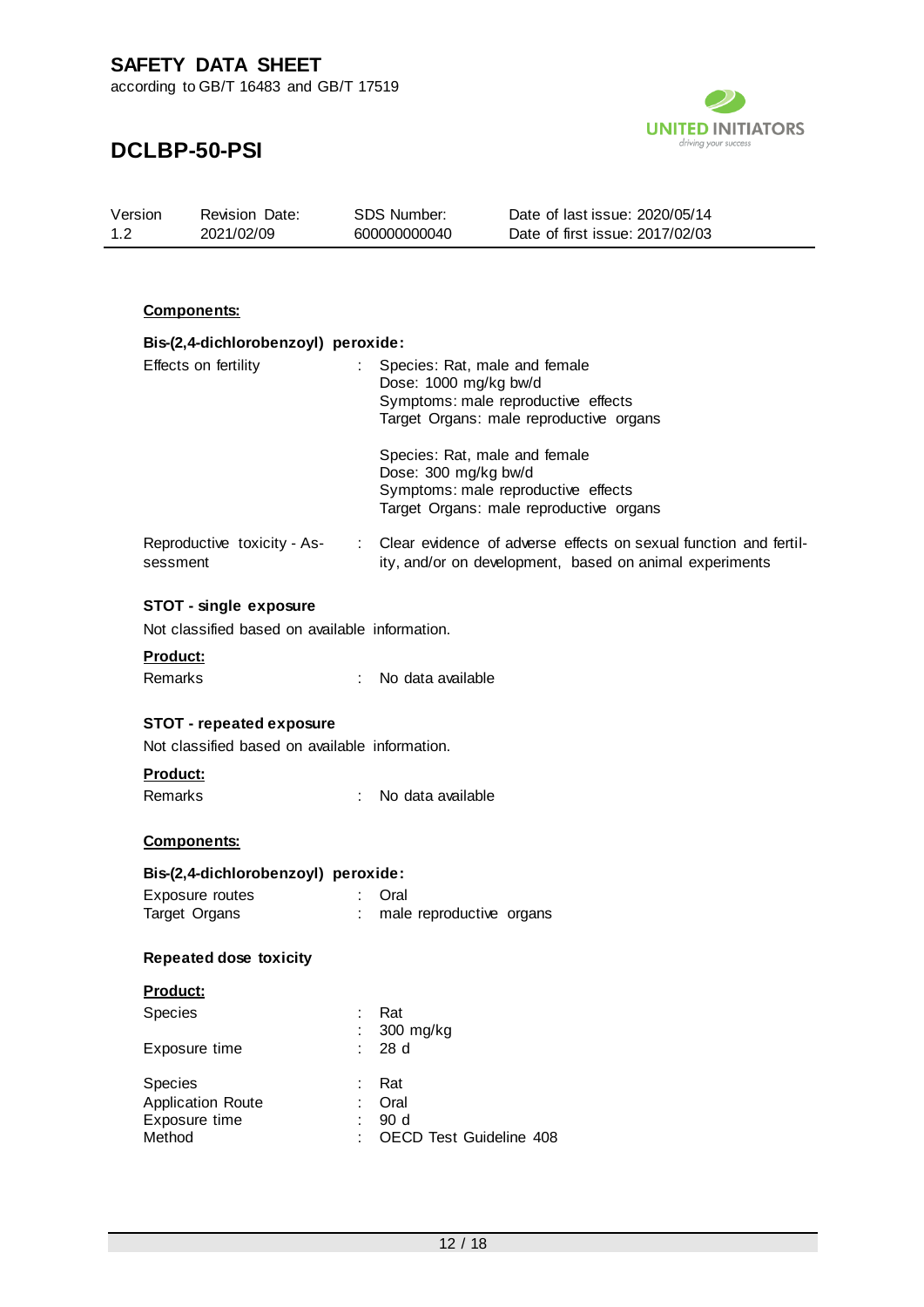

## **DCLBP-50-PSI**

| Version | <b>Revision Date:</b> | SDS Number:  | Date of last issue: 2020/05/14  |
|---------|-----------------------|--------------|---------------------------------|
| 1.2     | 2021/02/09            | 600000000040 | Date of first issue: 2017/02/03 |

#### **Components:**

| Bis-(2,4-dichlorobenzoyl) peroxide: |   |                         |
|-------------------------------------|---|-------------------------|
| <b>Species</b>                      |   | Rat                     |
|                                     |   | 300 mg/kg               |
| Exposure time                       |   | : 28d                   |
| <b>Species</b>                      |   | Rat                     |
| Application Route                   |   | Oral                    |
| Exposure time                       |   | 90 d                    |
| Method                              | ÷ | OECD Test Guideline 408 |

#### **Aspiration toxicity**

Not classified based on available information.

#### **Product:**

No data available

#### **Further information**

#### **Product:**

Remarks : No data available

#### **Components:**

#### **Bis-(2,4-dichlorobenzoyl) peroxide:**

Remarks : No data available

#### **12. ECOLOGICAL INFORMATION**

#### **Ecotoxicity**

#### **Product:**

Toxicity to fish : LC50 (Poecilia reticulata (guppy)): > 1,000 mg/l

| <b>IVAIVILY LU IIVII</b>                                 | $\frac{1}{2}$ and $\frac{1}{2}$ are $\frac{1}{2}$ and $\frac{1}{2}$ and $\frac{1}{2}$ are $\frac{1}{2}$ and $\frac{1}{2}$ are $\frac{1}{2}$ and $\frac{1}{2}$ are $\frac{1}{2}$<br>Exposure time: 96 h<br>Method: OECD Test Guideline 203 |
|----------------------------------------------------------|-------------------------------------------------------------------------------------------------------------------------------------------------------------------------------------------------------------------------------------------|
| Toxicity to daphnia and other :<br>aquatic invertebrates | EC50 (Daphnia magna (Water flea)): > 100 mg/l<br>Method: OECD Test Guideline 202                                                                                                                                                          |
| Toxicity to algae/aquatic<br>plants                      | EC50 (Pseudokirchneriella subcapitata (green algae)): > 100<br>mq/l<br>Method: OECD Test Guideline 201                                                                                                                                    |
|                                                          | NOEC (Pseudokirchneriella subcapitata (green algae)): $<$ 100<br>mq/l<br>Method: OECD Test Guideline 201                                                                                                                                  |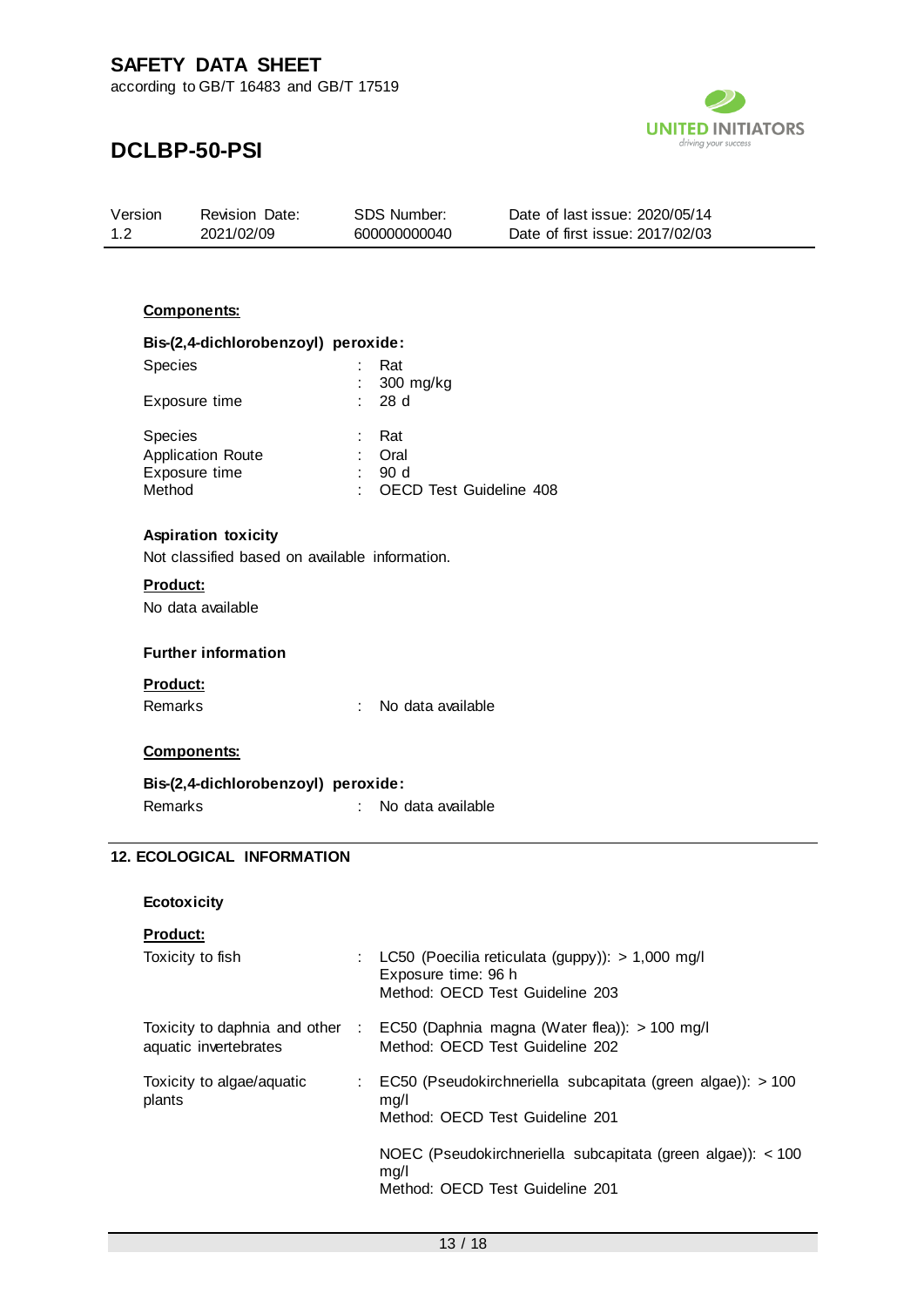according to GB/T 16483 and GB/T 17519



| Version<br>1.2 | Revision Date:<br>2021/02/09        |                                                           | SDS Number:<br>600000000040                                                                                                                                                                | Date of last issue: 2020/05/14<br>Date of first issue: 2017/02/03                              |
|----------------|-------------------------------------|-----------------------------------------------------------|--------------------------------------------------------------------------------------------------------------------------------------------------------------------------------------------|------------------------------------------------------------------------------------------------|
|                | Toxicity to microorganisms          | $\mathcal{L}^{\mathcal{L}}$ .                             | EC10: 500 - 1,000 mg/l<br>Exposure time: 0.5 h                                                                                                                                             | Method: OECD Test Guideline 209                                                                |
|                | <b>Ecotoxicology Assessment</b>     |                                                           |                                                                                                                                                                                            |                                                                                                |
|                | Acute aquatic toxicity              | ÷                                                         |                                                                                                                                                                                            | This product has no known ecotoxicological effects.                                            |
|                | Chronic aquatic toxicity            |                                                           | This product has no known ecotoxicological effects.                                                                                                                                        |                                                                                                |
|                | <b>Components:</b>                  |                                                           |                                                                                                                                                                                            |                                                                                                |
|                | Bis-(2,4-dichlorobenzoyl) peroxide: |                                                           |                                                                                                                                                                                            |                                                                                                |
|                | Toxicity to fish                    | ÷                                                         | Exposure time: 96 h                                                                                                                                                                        | LC50 (Poecilia reticulata (guppy)): > 1,000 mg/l<br>Method: OECD Test Guideline 203            |
|                | aquatic invertebrates               |                                                           | Toxicity to daphnia and other : EC50 (Daphnia magna (Water flea)): > 100 mg/l<br>Exposure time: 48 h<br>Method: OECD Test Guideline 202<br>Remarks: No toxicity at the limit of solubility |                                                                                                |
| plants         | Toxicity to algae/aquatic           |                                                           | mg/l<br>Exposure time: 72 h                                                                                                                                                                | EC50 (Pseudokirchneriella subcapitata (green algae)): > 100<br>Method: OECD Test Guideline 201 |
|                |                                     |                                                           | mg/l<br>Exposure time: 72 h                                                                                                                                                                | NOEC (Pseudokirchneriella subcapitata (green algae)): > 100<br>Method: OECD Test Guideline 201 |
|                | Toxicity to microorganisms          |                                                           | $EC10: < 1,000$ mg/l<br>Exposure time: 0.5 h<br>Method: OECD Test Guideline 209                                                                                                            |                                                                                                |
|                | <b>Ecotoxicology Assessment</b>     |                                                           |                                                                                                                                                                                            |                                                                                                |
|                | Acute aquatic toxicity              | ÷                                                         |                                                                                                                                                                                            | This product has no known ecotoxicological effects.                                            |
|                | Chronic aquatic toxicity            |                                                           | This product has no known ecotoxicological effects.                                                                                                                                        |                                                                                                |
|                | Persistence and degradability       |                                                           |                                                                                                                                                                                            |                                                                                                |
| Product:       |                                     |                                                           |                                                                                                                                                                                            |                                                                                                |
|                | Biodegradability                    | Result: Biodegradable<br>Method: OECD Test Guideline 301D |                                                                                                                                                                                            |                                                                                                |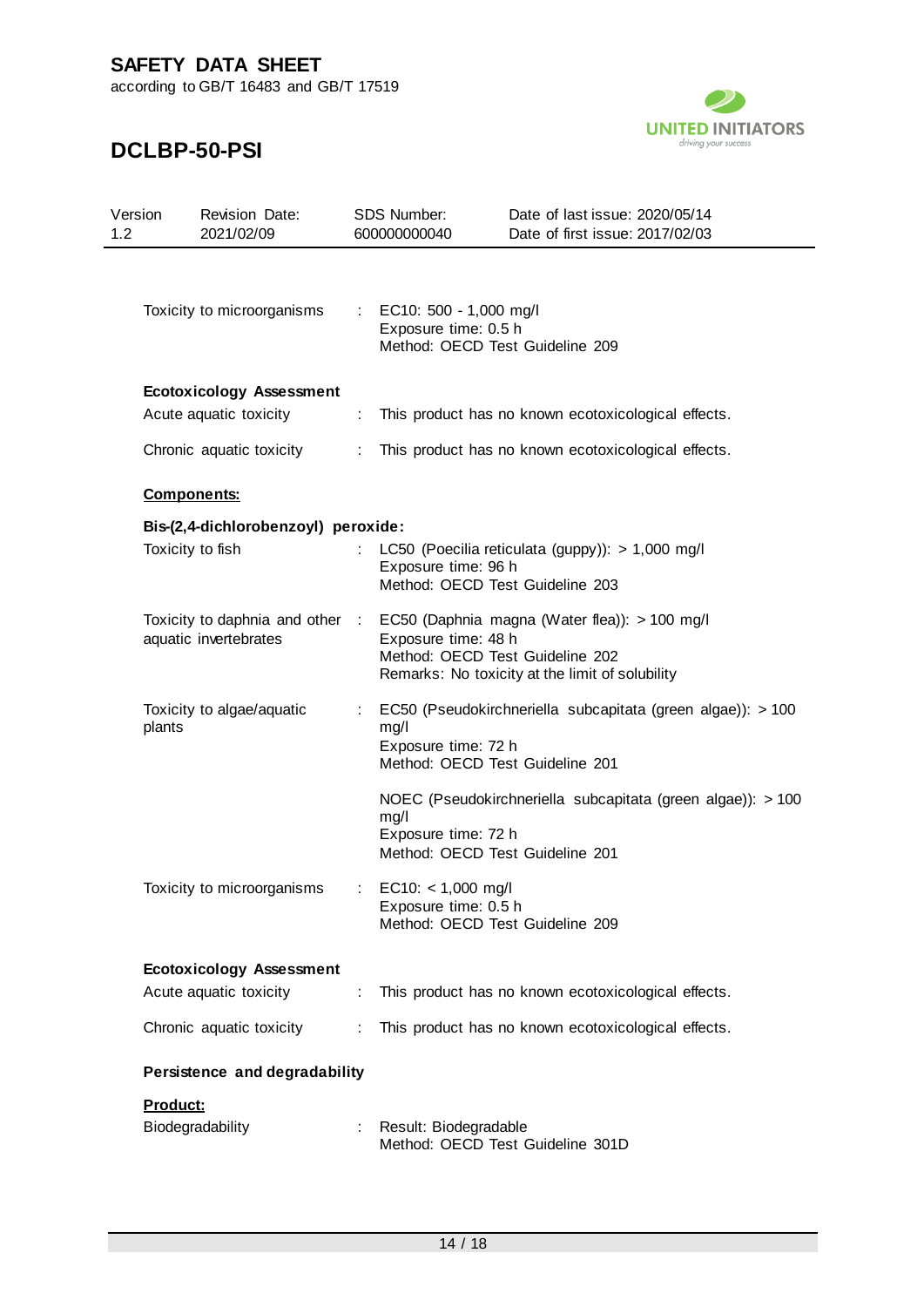

## **DCLBP-50-PSI**

| Version<br>1.2 | Revision Date:<br>2021/02/09                                    | SDS Number:<br>600000000040 | Date of last issue: 2020/05/14<br>Date of first issue: 2017/02/03                                           |
|----------------|-----------------------------------------------------------------|-----------------------------|-------------------------------------------------------------------------------------------------------------|
|                |                                                                 |                             |                                                                                                             |
|                | <b>Components:</b>                                              |                             |                                                                                                             |
|                | Bis-(2,4-dichlorobenzoyl) peroxide:                             |                             |                                                                                                             |
|                | Biodegradability                                                | Result: Biodegradable       | Method: OECD Test Guideline 301D                                                                            |
|                | <b>Bioaccumulative potential</b>                                |                             |                                                                                                             |
|                | <b>Components:</b>                                              |                             |                                                                                                             |
|                | Bis-(2,4-dichlorobenzoyl) peroxide:                             |                             |                                                                                                             |
|                | Partition coefficient: n- : log Pow: 6 (20 °C)<br>octanol/water |                             |                                                                                                             |
|                | <b>Mobility in soil</b><br>No data available                    |                             |                                                                                                             |
|                | Other adverse effects                                           |                             |                                                                                                             |
|                | Product:                                                        |                             |                                                                                                             |
| mation         | Additional ecological infor- : No data available                |                             |                                                                                                             |
|                | <b>Components:</b>                                              |                             |                                                                                                             |
|                | Bis-(2,4-dichlorobenzoyl) peroxide:                             |                             |                                                                                                             |
| mation         | Additional ecological infor- : No data available                |                             |                                                                                                             |
|                | <b>13. DISPOSAL CONSIDERATIONS</b>                              |                             |                                                                                                             |
|                | Disposal methods                                                |                             |                                                                                                             |
|                | Waste from residues                                             |                             | The product should not be allowed to enter drains, water                                                    |
|                |                                                                 | courses or the soil.        | Do not contaminate ponds, waterways or ditches with chemi-                                                  |
|                |                                                                 | cal or used container.      |                                                                                                             |
|                |                                                                 |                             | Dispose of wastes in an approved waste disposal facility.                                                   |
|                | Contaminated packaging                                          | Empty remaining contents.   |                                                                                                             |
|                |                                                                 |                             | Dispose of as unused product.<br>Do not re-use empty containers.                                            |
|                |                                                                 |                             | Do not burn, or use a cutting torch on, the empty drum.<br>Dispose of in accordance with local regulations. |
|                |                                                                 |                             |                                                                                                             |

#### **14. TRANSPORT INFORMATION**

#### **International Regulations**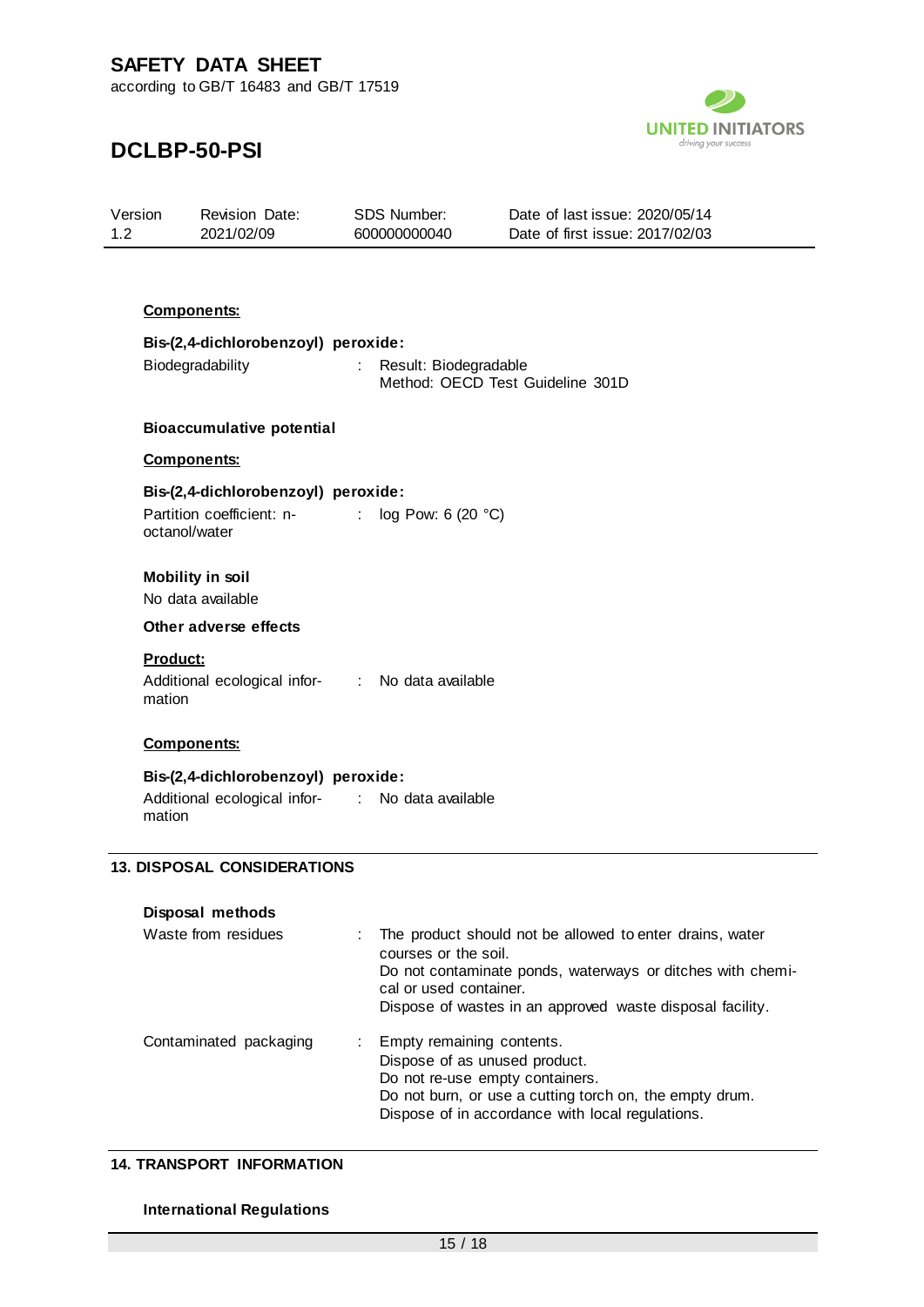according to GB/T 16483 and GB/T 17519



### **DCLBP-50-PSI**

| Version | Revision Date: | SDS Number:  | Date of last issue: 2020/05/14  |
|---------|----------------|--------------|---------------------------------|
| 12      | 2021/02/09     | 600000000040 | Date of first issue: 2017/02/03 |

#### **UNRTDG**

| UN number                                     |   | <b>UN 3106</b>                                                      |
|-----------------------------------------------|---|---------------------------------------------------------------------|
| Proper shipping name                          |   | ORGANIC PEROXIDE TYPE D, SOLID<br>(DI-2,4-DICHLOROBENZOYL PEROXIDE) |
| Class                                         |   | 5.2                                                                 |
| Packing group                                 |   | Not assigned by regulation                                          |
| Labels                                        |   | 5.2                                                                 |
| <b>IATA-DGR</b>                               |   |                                                                     |
| UN/ID No.                                     |   | <b>UN 3106</b>                                                      |
| Proper shipping name                          |   | Organic peroxide type D, solid<br>(Di-2,4-dichlorobenzoyl peroxide) |
| Class                                         |   | 5.2                                                                 |
| Packing group                                 |   | Not assigned by regulation                                          |
| Labels                                        |   | Organic Peroxides, Keep Away From Heat                              |
| Packing instruction (cargo<br>aircraft)       |   | 570                                                                 |
| Packing instruction (passen-<br>ger aircraft) | ÷ | 570                                                                 |
| <b>IMDG-Code</b>                              |   |                                                                     |
| UN number                                     |   | <b>UN 3106</b>                                                      |
| Proper shipping name                          |   | ORGANIC PEROXIDE TYPE D, SOLID<br>(DI-2,4-DICHLOROBENZOYL PEROXIDE) |
| Class                                         |   | 5.2                                                                 |
| Packing group                                 |   | Not assigned by regulation                                          |
| Labels                                        |   | 5.2                                                                 |
| EmS Code                                      |   | F-J, S-R                                                            |
| Marine pollutant                              |   | no                                                                  |

**Transport in bulk according to Annex II of MARPOL 73/78 and the IBC Code**

Not applicable for product as supplied.

#### **National Regulations**

#### **GB 6944/12268**

| UN number               | $:$ UN 3106                                                         |
|-------------------------|---------------------------------------------------------------------|
| Proper shipping name    | ORGANIC PEROXIDE TYPE D, SOLID<br>(DI-2,4-DICHLOROBENZOYL PEROXIDE) |
| Class                   | 5.2                                                                 |
| Packing group<br>Labels | : Not assigned by regulation<br>5.2                                 |

#### **Special precautions for user**

The transport classification(s) provided herein are for informational purposes only, and solely based upon the properties of the unpackaged material as it is described within this Safety Data Sheet. Transportation classifications may vary by mode of transportation, package sizes, and variations in regional or country regulations.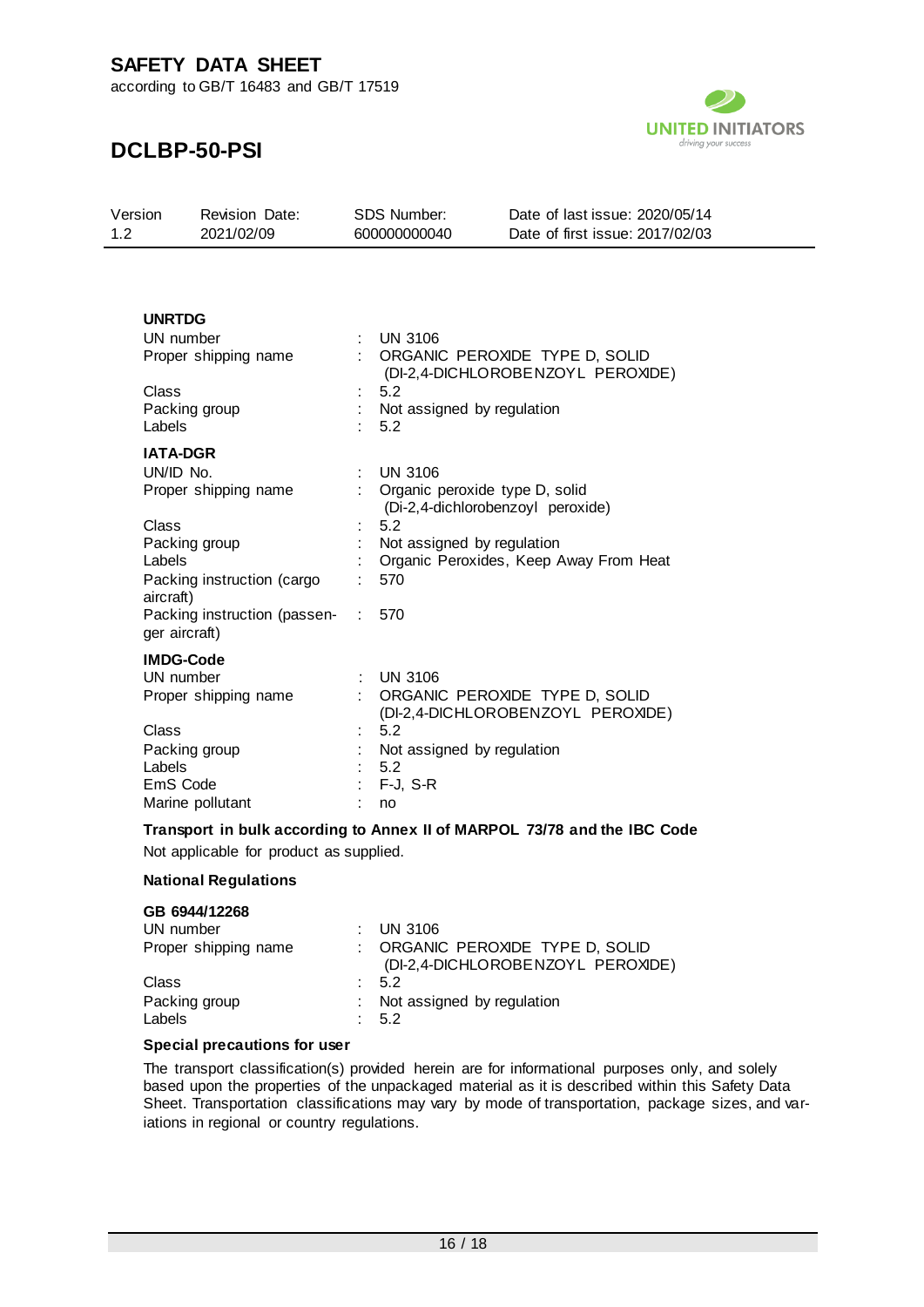

### **DCLBP-50-PSI**

| Version | Revision Date: | SDS Number:  | Date of last issue: 2020/05/14  |
|---------|----------------|--------------|---------------------------------|
| 12      | 2021/02/09     | 600000000040 | Date of first issue: 2017/02/03 |

#### **15. REGULATORY INFORMATION**

### **National regulatory information Gefahrgruppe nach § 3 BGV B4: II (German regulatory requirements)**

#### **Regulations on Safety Management of Hazardous Chemicals**

|            | Identification of Major Hazard Installations for Hazardous Chemicals (GB 18218) |                    |  |
|------------|---------------------------------------------------------------------------------|--------------------|--|
| No. / Code | Chemical name / Category                                                        | Threshold quantity |  |
| W7.2       | Organic peroxides                                                               | .50 t              |  |

#### **The components of this product are reported in the following inventories:**

| TCSI (TW)  |    | On the inventory, or in compliance with the inventory  |
|------------|----|--------------------------------------------------------|
| TSCA (US)  | ÷. | All substances listed as active on the TSCA inventory  |
| AICS (AU)  |    | On the inventory, or in compliance with the inventory  |
| DSL (CA)   | ÷  | All components of this product are on the Canadian DSL |
|            |    |                                                        |
| KECI (KR)  |    | On the inventory, or in compliance with the inventory  |
| PICCS (PH) |    | On the inventory, or in compliance with the inventory  |
| IECSC (CN) |    | On the inventory, or in compliance with the inventory  |

#### **16. OTHER INFORMATION**

#### **Further information**

| Other information                                               |               | This safety datasheet only contains information relating to<br>safety and does not replace any product information or prod-<br>uct specification.<br>These safety instructions also apply to empty packaging which<br>may still contain product residues. |
|-----------------------------------------------------------------|---------------|-----------------------------------------------------------------------------------------------------------------------------------------------------------------------------------------------------------------------------------------------------------|
| Sources of key data used to<br>compile the Safety Data<br>Sheet | $\mathcal{L}$ | Internal technical data, data from raw material SDSs, OECD<br>eChem Portal search results and European Chemicals Agen-<br>cy, http://echa.europa.eu/                                                                                                      |
| Date format                                                     |               | yyyy/mm/dd                                                                                                                                                                                                                                                |

#### **Full text of other abbreviations**